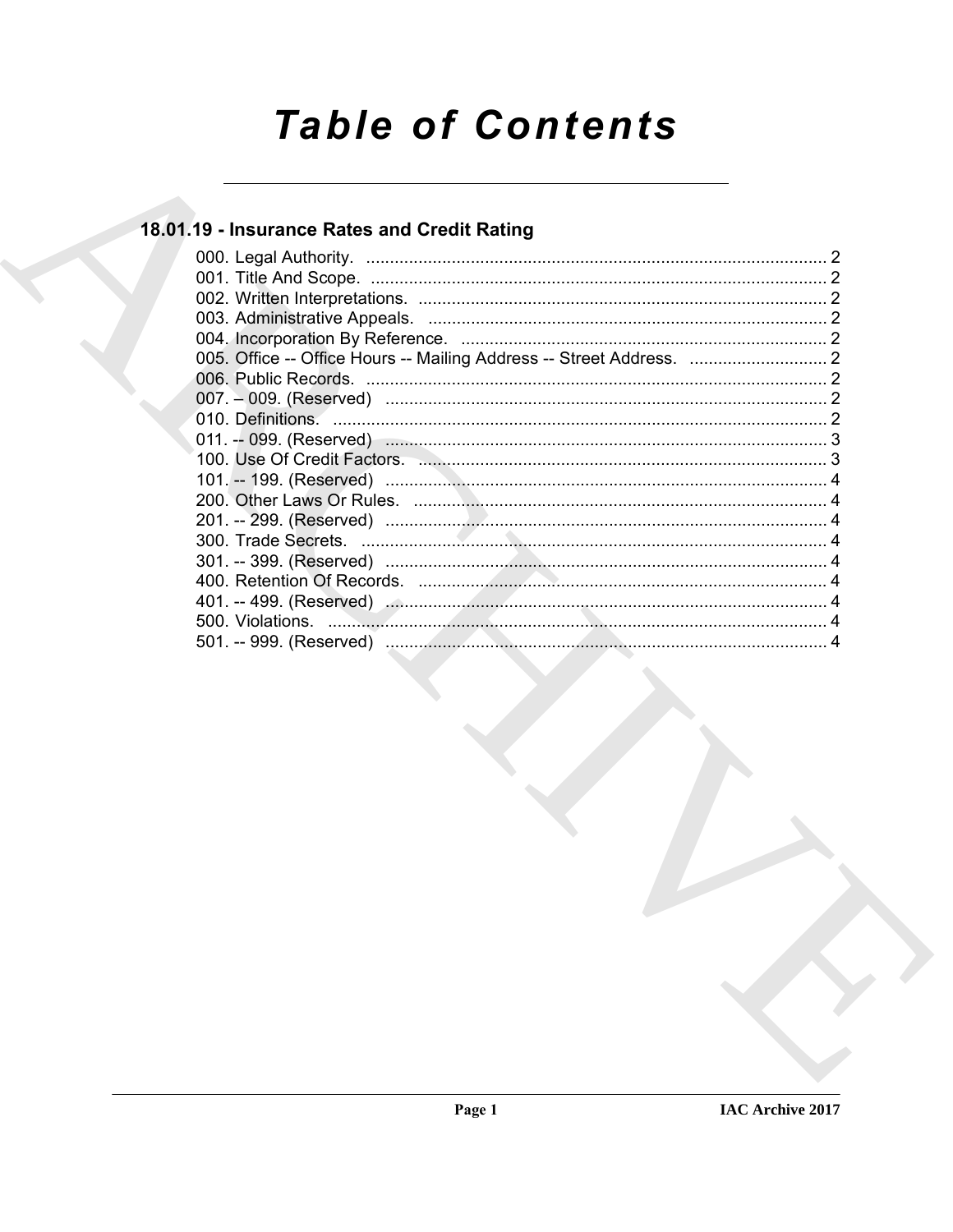#### **IDAPA 18 TITLE 01 CHAPTER 19**

### **18.01.19 - INSURANCE RATES AND CREDIT RATING**

#### <span id="page-1-1"></span><span id="page-1-0"></span>**000. LEGAL AUTHORITY.**

This rule is promulgated pursuant to the authority granted by Title 41, Sections 41-211 and 41-1843, Idaho Code.

#### <span id="page-1-2"></span>**001. TITLE AND SCOPE.**

**01. Title**. This chapter shall be cited in full as IDAPA 18.01.19, "Insurance Rates and Credit Rating."  $(3-20-04)$ 

**02. Scope**. This rule implements Section 41-1843, Idaho Code, enacted as Senate Bill No. 1408 by the legislature in 2002 relating to the use of credit rating or credit history by insurers in determining rating and coverage of insurance. of insurance.  $(3-20-04)$ 

#### <span id="page-1-3"></span>**002. WRITTEN INTERPRETATIONS.**

The Department of Insurance may have written statements that pertain to the interpretation of the rules in this chapter. Any written statements shall be available for review at the Department of Insurance, 700 W. State Street, Boise, ID<br>(3-20-04) 83720. (3-20-04)

#### <span id="page-1-4"></span>**003. ADMINISTRATIVE APPEALS.**

All hearings before the Director of the Department of Insurance shall be governed by Chapter 2, Title 41, and Chapter 52, Title 67, Idaho Code. Any appeal from a decision of the Director can be taken to District Court pursuant to Chapter 52, Title 67, Idaho Code and the Idaho Rules of Civil Procedure.

#### <span id="page-1-5"></span>**004. INCORPORATION BY REFERENCE.**

No documents have been incorporated by reference into these rules. (3-20-04)

 $(3-20-04)$ 

#### <span id="page-1-6"></span>**005. OFFICE -- OFFICE HOURS -- MAILING ADDRESS -- STREET ADDRESS.**

This office is open from 8 a.m. to 5 p.m., except Saturday, Sunday and legal holidays. The department's mailing address is: Idaho Department of Insurance, PO Box 83720, Boise, Idaho 83720-0043. The principal place of business is 700 West State Street,  $3^{rd}$  Floor, Boise, Idaho 83702-0043. (3-20-04) is 700 West State Street,  $3<sup>rd</sup>$  Floor, Boise, Idaho 83702-0043.

#### <span id="page-1-7"></span>**006. PUBLIC RECORDS.**

Any records associated with these rules are subject to the provisions of the Idaho Public Records Act, Title 74, Chapter 1, and Title 41, Idaho Code. (3-20-04) Chapter 1, and Title 41, Idaho Code.

#### <span id="page-1-8"></span>**007. – 009. (RESERVED)**

#### <span id="page-1-10"></span><span id="page-1-9"></span>**010. DEFINITIONS.**

<span id="page-1-11"></span>As used in this rule, unless the context requires otherwise, the following words shall have the following meanings:  $(3-20-04)$ 

**CHAPTER 19**<br> **ELECAL AUTIONITY.** In the authority granted by Table 41, Sections 41.211 and 41.1842, Island Code<br>
THE ARCHIVE TOWER SCOPE.<br> **ELECAL AUTIONITY:** In the authority granted by Table 41, Sections 41.211 and 41. **01. Consumer Report**. Any written, oral, or other communication of any information by a consumer reporting agency regulated under the federal Fair Credit Reporting Act (15 U.S.C. 1681) that bears on a consumer's credit worthiness, credit standing, credit capacity, character, general reputation, personal characteristics, or mode of living. (3-20-04) living. (3-20-04)

**02. Credit Factor**. A factor or criterion that consists of or is derived from information obtained from a consumer report that is used by an insurer in determining policy premium rates, or in determining whether to issue, cancel or nonrenew a policy. (3-20-04) cancel or nonrenew a policy.

<span id="page-1-13"></span><span id="page-1-12"></span>**03. Department**. The Idaho Department of Insurance. (3-20-04)

**Section 000 Page 2**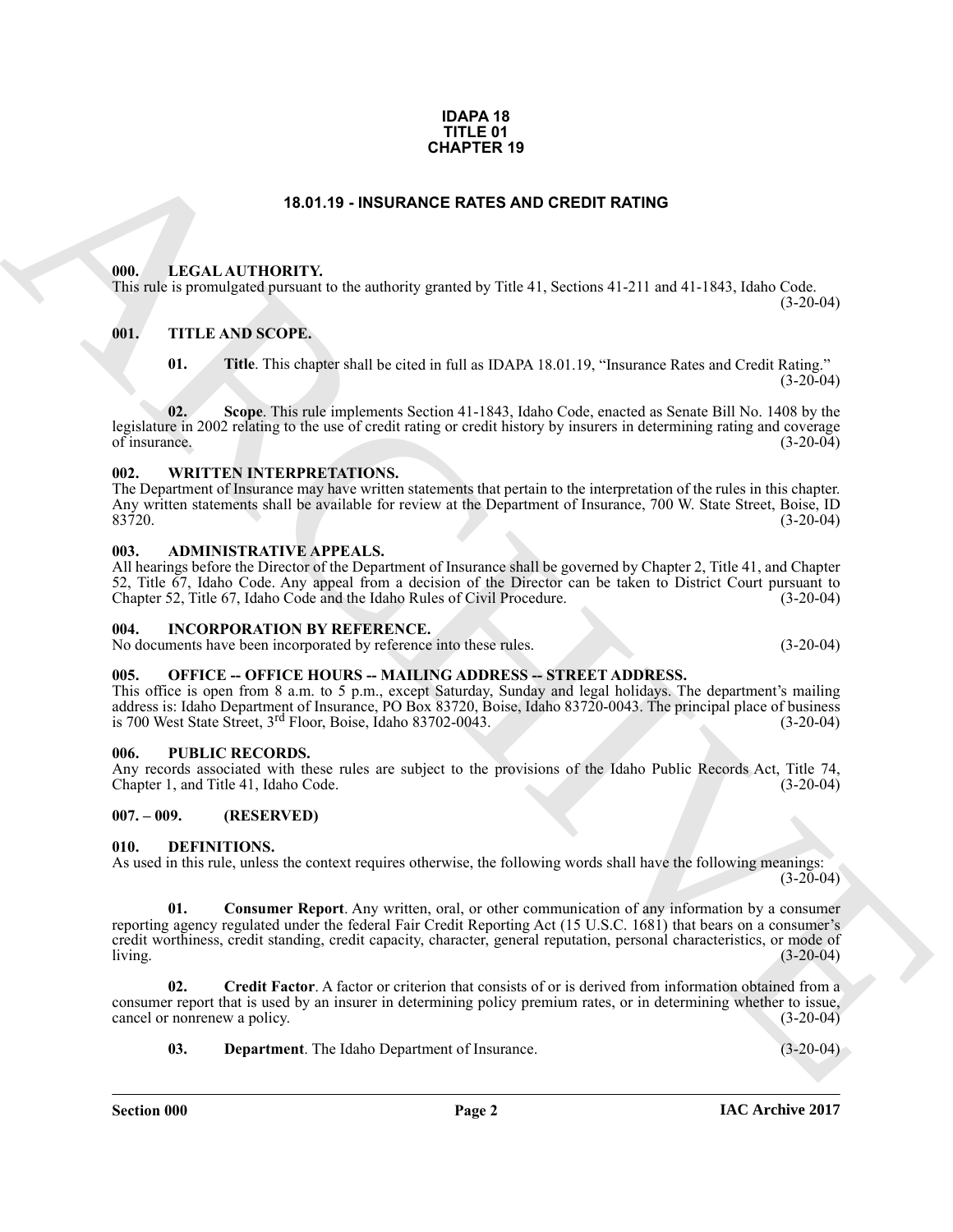<span id="page-2-2"></span>**04. Noncredit Factor**. Any factor other than a credit factor that is reasonably expected to affect the risk assumed by an insurer and is used by the insurer in determining policy premium rates, or in determining whether to issue, cancel or nonrenew a policy. (3-20-04)

<span id="page-2-3"></span>**05.** Policy. A contract for property or casualty insurance, as defined by Chapter 5, Title 41, Idaho Code, that is purchased or maintained primarily for personal, family or household purposes. (3-20-04)

<span id="page-2-4"></span>**06.** Weight. The consideration given by an insurer to a particular credit or noncredit factor relative to other factors considered in the underwriting or rating process. (3-20-04)

#### <span id="page-2-0"></span>**011. -- 099. (RESERVED)**

#### <span id="page-2-5"></span><span id="page-2-1"></span>**100. USE OF CREDIT FACTORS.**

**01.** Prohibited Acts. An insurer shall not charge a higher premium than would otherwise be charged, or cancel, nonrenew or decline to issue a policy, based in any part upon credit factors unless: (3-20-04)

<span id="page-2-8"></span><span id="page-2-6"></span>**a.** The decision is also based on a noncredit factor or factors; and  $(3-20-04)$ 

**b.** The aggregate weight given to the noncredit factors considered in making the decision is at least as the aggregate weight given to the credit factors considered in making the decision. (3-20-04) great as the aggregate weight given to the credit factors considered in making the decision.

**02. Application of Rule**. To determine whether a decision to issue, nonrenew or cancel a policy, or to charge a higher rate than would otherwise be charged, is not improperly based primarily upon a credit factor or factors and in violation of Section 41-1843, Idaho Code, the Department will apply the following criteria: (4-4-13)

**a.** If an insurer declines to issue, nonrenews or cancels a policy based in any part upon a credit factor, the insurer must be able to show that it also relied upon a noncredit factor or combination of noncredit factors in making the decision and that the noncredit factor(s) played at least as great a role in the decision as did the credit factor. Nothing in this rule is intended to modify or alter any provisions contained in Title 41, Chapter 25, Idaho  $\text{Code.}$  (4-4-13)

**b.** If an insurer relies in any part upon a credit factor in establishing an initial rate for new business or to impose an increase in premium rate for a customer, the insurer must be able to show that it also considered noncredit factors in establishing the initial rate and that not more than one-half  $\langle \frac{1}{2} \rangle$  of the initial or renewal premium rate is attributable to the credit factor. To satisfy this requirement, an insurer shall do one (1) of the following:

 $(4-4-13)$ 

Compare the premium rate using the highest credit factor to the premium rate using the lowest credit factor. The difference in the premium rate between the highest and lowest shall be not more than one-half  $\binom{1}{2}$  the highest premium rate: or the highest premium rate; or (4-4-13)

**Expansion of Francesco V-4 Total Control Control Control Control Control Control Control Control Control Control Control Control Control Control Control Control Control Control Control Control Control Control Control Con** ii. Compare a premium rate calculated using the highest credit factor to a premium rate calculated without using credit. The premium rate calculated without using credit shall be equal to or greater than one-half  $\binom{1}{2}$ of the premium rate calculated using the highest credit factor. To calculate the premium rate without using credit, an insurer shall demonstrate that it has applied all the noncredit factors and replaced the actual credit factor with the average credit factor. The average credit factor must be calculated from the actual distribution of Idaho business by credit factor at the time the credit factor rating system was implemented or last revised. For purposes of this Subparagraph, 100.02.b.ii., "last revised" means any subsequent changes to the credit factor system utilized by the insurer as part of its overall rate filing. Under this approach, as long as the highest rate charged using a credit factor is not more than double the rate using the average credit factor, the rate will be treated as meeting the requirements of Section 41-1843, Idaho Code. (4-4-13)

<span id="page-2-7"></span>**03. Information Used in Reviewing Insurer's Decision**. To evaluate whether an underwriting or rating decision was based primarily upon credit factors, the department may require the insurer to explain in detail the insurer's underwriting or rating process, identify all factors considered in the process, and describe how the process was applied in the case under review. The department may also require the insurer to apply its underwriting or rating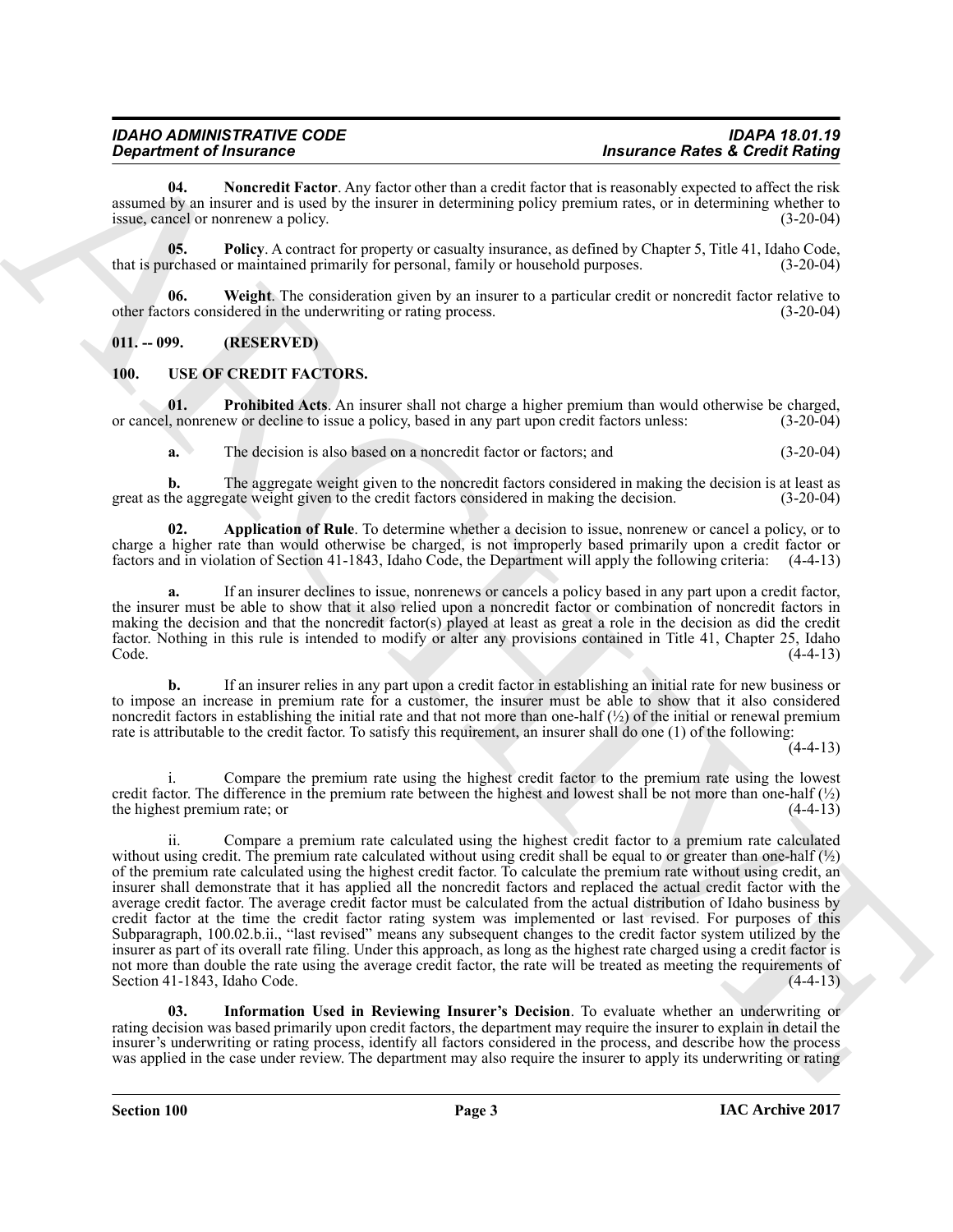## *IDAHO ADMINISTRATIVE CODE IDAPA 18.01.19*

process to hypothetical cases submitted to the insurer by the Department. (3-20-04)

#### <span id="page-3-0"></span>**101. -- 199. (RESERVED)**

#### <span id="page-3-9"></span><span id="page-3-1"></span>**200. OTHER LAWS OR RULES.**

Nothing in this rule shall be construed to limit or modify any other laws or rules imposing restrictions regarding rating, issuing, canceling or nonrenewing a policy. (3-20-04) rating, issuing, canceling or nonrenewing a policy.

#### <span id="page-3-2"></span>**201. -- 299. (RESERVED)**

#### <span id="page-3-11"></span><span id="page-3-3"></span>**300. TRADE SECRETS.**

*Considerable of Insurance*<br>  $\frac{1}{2}$ <br>  $\frac{1}{2}$ <br>  $\frac{1}{2}$ <br>  $\frac{1}{2}$ <br>  $\frac{1}{2}$ <br>  $\frac{1}{2}$ <br>  $\frac{1}{2}$ <br>  $\frac{1}{2}$ <br>  $\frac{1}{2}$ <br>  $\frac{1}{2}$ <br>  $\frac{1}{2}$ <br>  $\frac{1}{2}$ <br>  $\frac{1}{2}$ <br>  $\frac{1}{2}$ <br>  $\frac{1}{2}$ <br>  $\frac{1}{2}$ <br>  $\frac{1}{2}$ <br>  $\frac{1$ Any information submitted by an insurer pursuant to this rule that the insurer considers to be a trade secret as defined by Section 9-340D, Idaho Code, and not subject to public disclosure, shall be clearly identified as such at the time it is submitted to the department.

#### <span id="page-3-4"></span>**301. -- 399. (RESERVED)**

#### <span id="page-3-10"></span><span id="page-3-5"></span>**400. RETENTION OF RECORDS.**

Insurers subject to this rule shall document the factors and criteria considered in underwriting and rating decisions and shall retain the documentation for at least five  $(5)$  years from the date of the decision.

#### <span id="page-3-6"></span>**401. -- 499. (RESERVED)**

#### <span id="page-3-12"></span><span id="page-3-7"></span>**500. VIOLATIONS.**

A failure to comply with this rule is a violation of Section 41-1843, Idaho Code. (3-20-04)

#### <span id="page-3-8"></span>**501. -- 999. (RESERVED)**